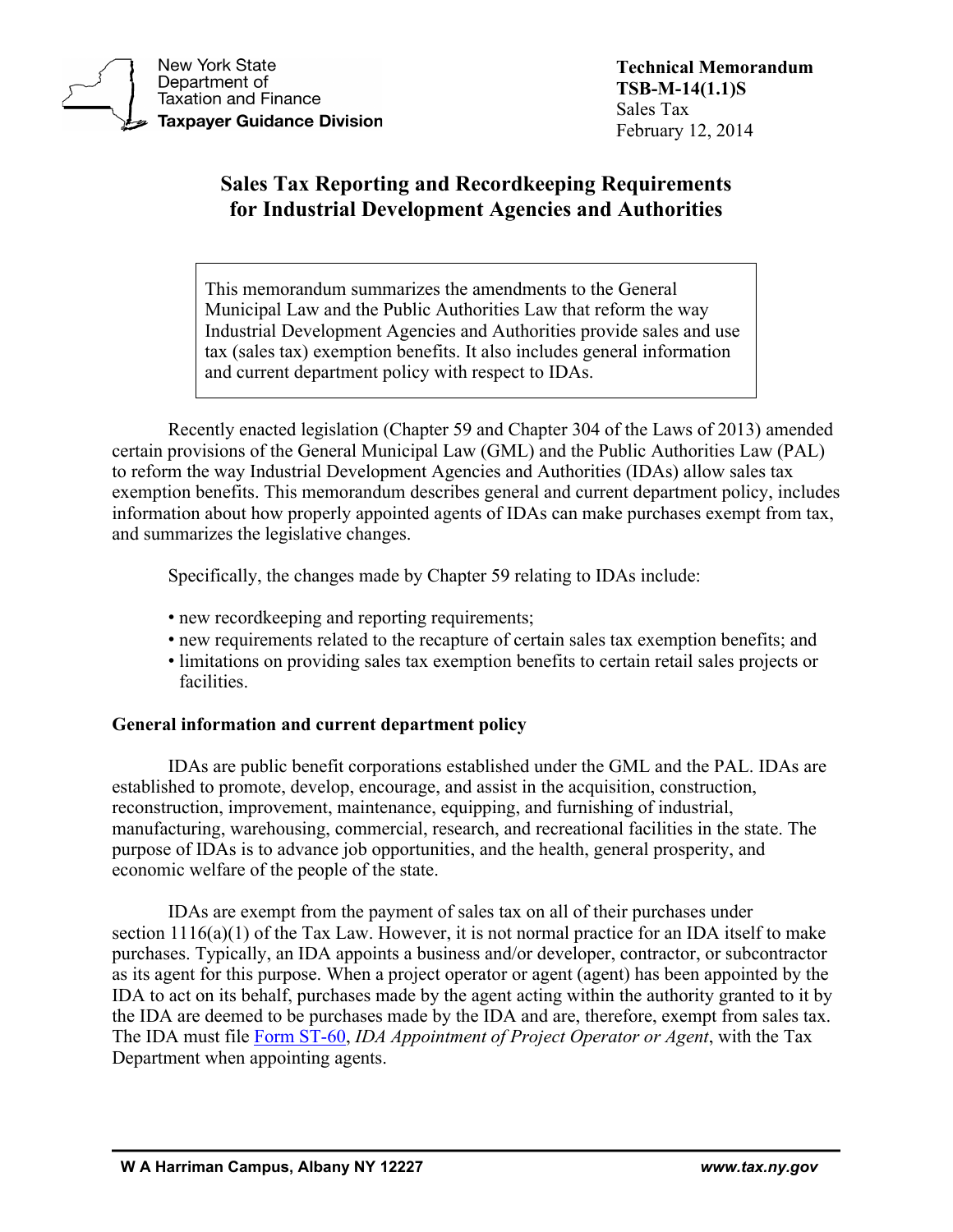#### **Making purchases exempt from sales tax**

Agents of an IDA should use [Form ST-123,](https://www.tax.ny.gov/pdf/current_forms/st/st123_fill_in.pdf) *IDA Agent or Project Operator Exempt Purchase Certificate*, to make purchases for the project exempt from state and local sales taxes as an agent of the IDA.

Previously, TSB-M-87(7)S, *Tax Status of IDA Projects*, instructed agents to provide suppliers with a copy of a letter from the IDA written on IDA letterhead authorizing the agent to make qualifying project-related purchases. The new exempt purchase form [\(Form ST-123\)](https://www.tax.ny.gov/pdf/current_forms/st/st123_fill_in.pdf) supersedes this advice. Agents should now use [Form ST-123,](https://www.tax.ny.gov/pdf/current_forms/st/st123_fill_in.pdf) **beginning June 1, 2014**, to make purchases exempt from state and local sales tax.

Contractors or subcontractors that are not agents of an IDA will continue to present their suppliers with [Form ST-120.1,](https://www.tax.ny.gov/pdf/current_forms/st/st120_1_fill_in.pdf) *Contractors Exempt Purchase Certificate*, when making purchases that are exempt from sales tax under sections  $1115(a)(15)$  and  $1115(a)(16)$  of the Tax Law.

#### **New recordkeeping and reporting requirements**

The new law requires an IDA to keep records of the sales tax exemption benefits it provides and make those records available to the Tax Department upon request. It also requires an IDA to report the estimated amount of sales tax exemption benefits it provides to an agent (along with any other information required to be reported) within 30 calendar days of granting those benefits. An IDA can meet this reporting requirement by filing [Form ST-60](https://www.tax.ny.gov/pdf/current_forms/st/st60_fill_in.pdf) with the Tax Department. Failure to file the report or to make records available could result in the revocation of the IDA's authority to provide sales tax exemption benefits.

In addition, the new law requires that an IDA must include the terms and conditions described in GML section 875(3), including provisions regarding recapture of benefits, within each of its resolutions and project documents that: 1) establish a project, or 2) appoint an agent or project operator for a project. Also, each agent, project operator, or other person or entity that will enjoy state sales tax exemption benefits provided by an IDA must agree to those terms and conditions, prior to receiving the state sales tax exemption benefits from an IDA.

Also, if an IDA amends, revokes, or cancels its appointment of an agent, or if an agent's appointment becomes invalid for any reason, the IDA must, within 30 calendar days, send a letter to the address on the [Form ST-60.](https://www.tax.ny.gov/pdf/current_forms/st/st60_fill_in.pdf) The letter should explain that the agent's appointment has been amended, revoked, or canceled, or is no longer valid and include the effective date of the change. An IDA should attach a copy of the [Form ST-60](https://www.tax.ny.gov/pdf/current_forms/st/st60_fill_in.pdf) it originally filed to the letter.

The new law provides that an IDA must prepare an annual compliance report detailing the terms and conditions of each of its projects, its activities and efforts to recapture any state sales tax exemption benefits due, and any other information the Commissioner of Taxation and Finance, and the Commissioner of Economic Development may require. The report must be filed with the Commissioner of Taxation and Finance, the Director of the Budget, the Commissioner of Economic Development, the State Comptroller, and the municipality's governing body.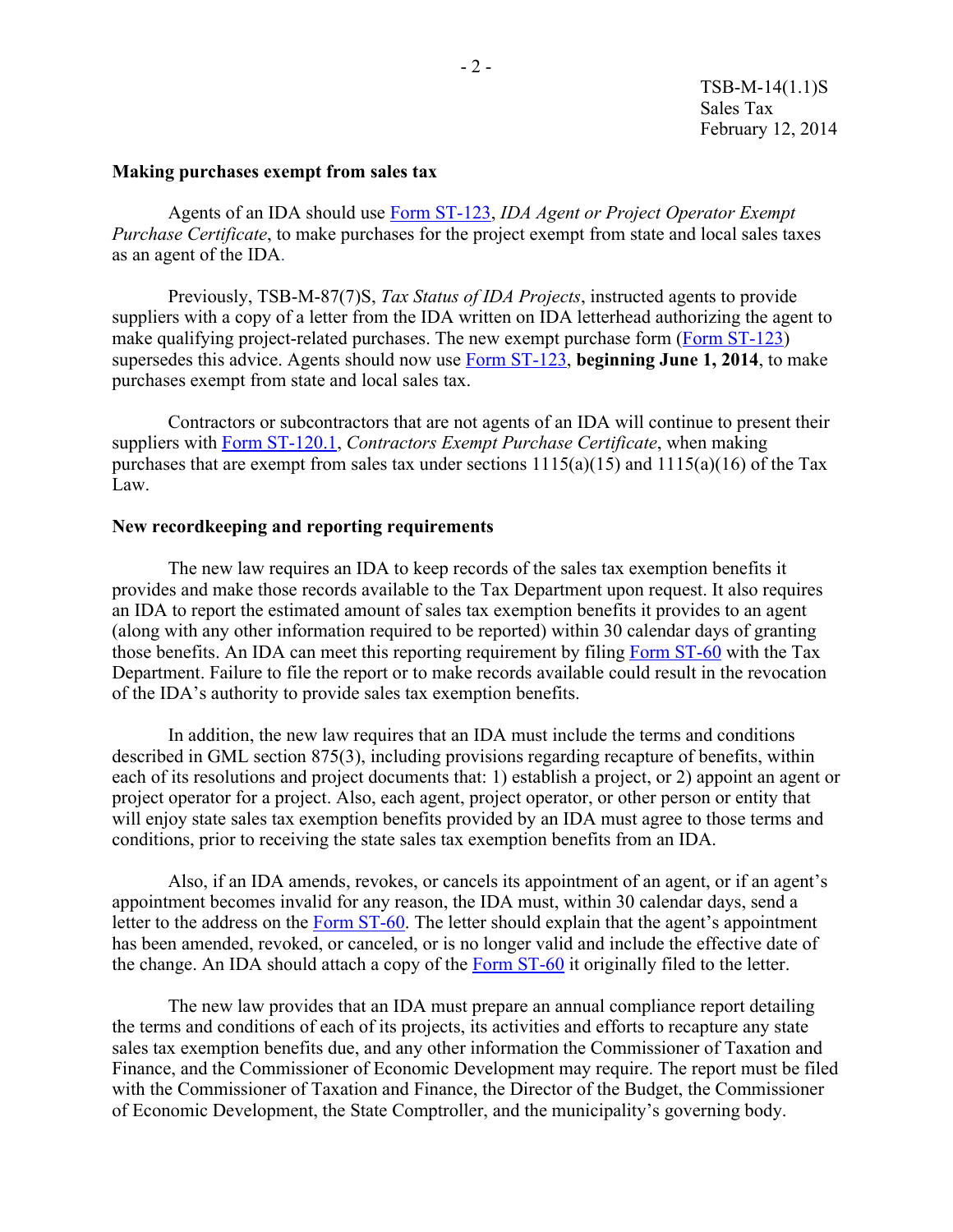Failure to file the report could result in the revocation of the IDA's authority to provide state sales tax exemption benefits.

The new law also authorizes the Tax Department to audit the records, actions, and proceedings of an IDA and its agents to ensure that they comply with these requirements.

In addition to the reporting and filing requirements:

- An IDA must report and post on the Internet free copies of its resolutions and agreements (including agent appointments) related to any IDA projects it establishes.
- An IDA must also provide, without charge, copies of all reports and information related to a project upon request.

In complying with this new requirement, an IDA may, at the request of an agent, delete any information contained in a report that is specifically exempt from disclosure under the Freedom of Information Law.

#### **New requirements related to recapture of certain sales tax exemption benefits**

The new law requires that each IDA recapture state sales tax exemption benefits that were claimed by a project operator or agent, or other person or entity, whenever:

- the benefits were not entitled or authorized to be taken,
- the benefits were in excess of the amounts authorized,
- the benefits were for unauthorized property or services, or
- the benefits were for property or services not used according to the terms of the agreement with the IDA.

Project operators or agents, or other persons or entities, must cooperate with the IDA in its effort to recapture state sales tax exemption benefits. Any failure by the project operator or agent, or other person or entity that received state sales tax exemption benefits to pay over improperly granted sales tax exemption benefits to an IDA could result in an assessment to the project operator or agent, or other person or entity, of the state sales tax due, together with penalties and interest. IDAs must remit recaptured state sales tax exemption benefit amounts to the Tax Department within 30 calendar days.

### **Limitations on providing sales tax exemption benefits to certain retail sales projects or facilities**

As amended by Chapter 59, the GML imposes certain limitations on the types of projects to which IDAs established under the GML may provide *financial assistance*. These new amendments provide that, with certain exceptions, IDAs may not grant financial assistance to a project that will include facilities or property where *retail sales* are made to customers who personally visit the facilities, if the cost of those retail sales facilities is more than one-third of the total project cost. Chapter 304 amends the PAL to also impose this limitation on the City of Auburn IDA. The limitation does not apply when the project is a *tourism destination.*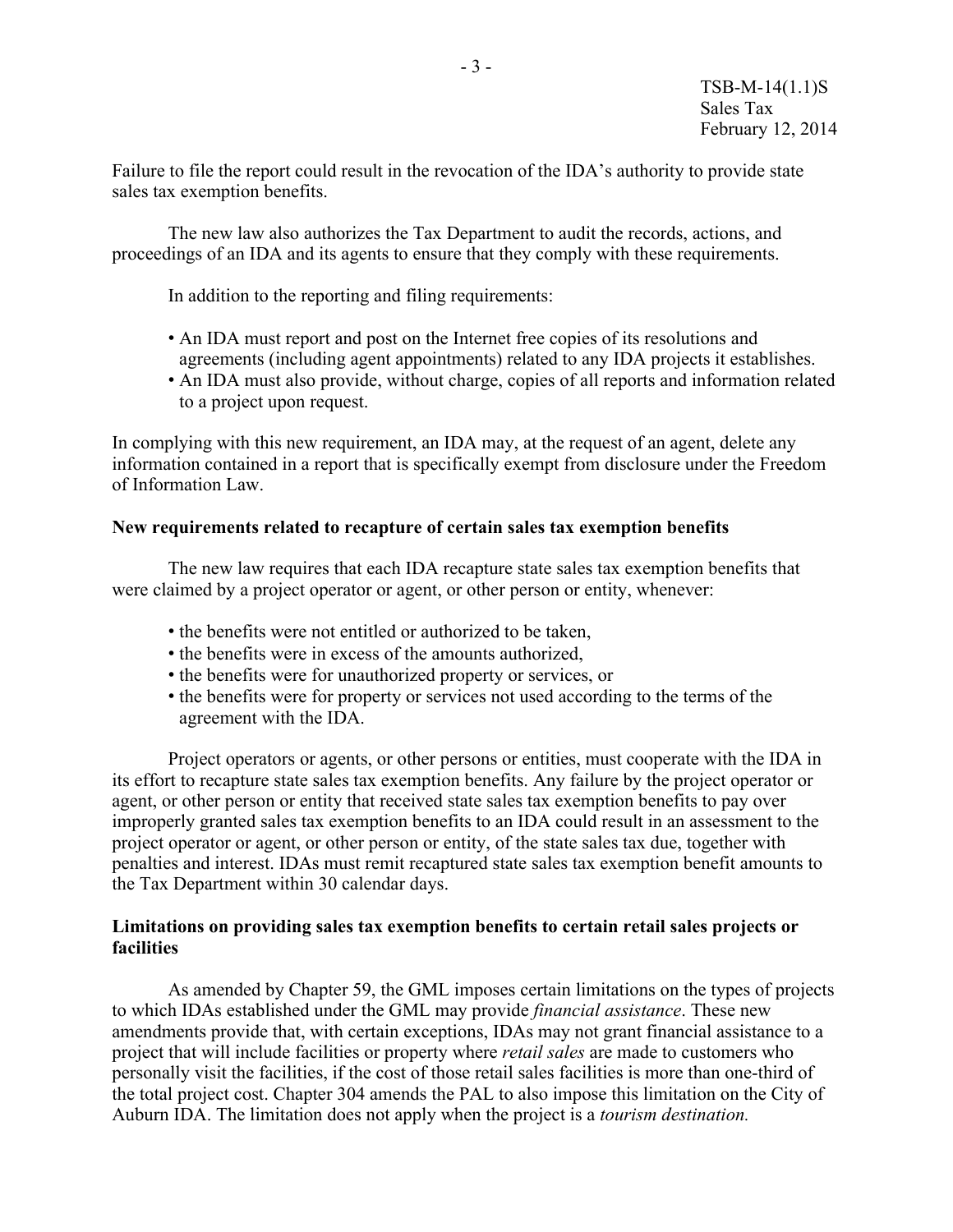However, an IDA may provide financial assistance to a retail sales project if:

- the project's predominant purpose is to make available goods or services that are not readily accessible to residents of the municipality where the project is located; or
- the project is located in a *highly distressed area*.

In addition, when a retail sales project meets these conditions, the project may not receive approval unless the IDA finds after a public hearing that undertaking the project will serve the public purpose of preserving or increasing permanent private sector jobs in the state. The chief executive officer of the municipality for whose benefit the IDA was created must also confirm the proposed action of the IDA before financial assistance may be provided.

For purposes of this memorandum the following terms apply:

*Financial assistance* shall mean the proceeds of bonds issued by an agency, straight-leases, or exemptions from tax claimed by a project occupant as a result of an agency taking title, possession or control (by lease, license or otherwise) to the property or equipment of such project occupant or of such project occupant acting as an agent of an agency.

*Retail sales* means sales by a vendor registered for sales tax purposes who is primarily engaged in the retail sale of tangible personal property or services.

*Tourism destination* means a location or facility that is likely to attract a significant number of visitors from outside the economic development region, as defined by section 230 of the Economic Development Law, where the project is located.

## *Highly distressed area* means:

- a census tract or tracts or block numbering area or areas, or such census tract or block numbering area contiguous thereto which, according to the most recent census data available, has: (i) a poverty rate of at least twenty percent for the year to which the data relates or at least twenty percent of households receiving public assistance; and (ii) an unemployment rate of at least 1.25 times the statewide unemployment rate for the year to which the data relates; or
- a city, town, village, or county within a city with a population of one million or more for which: (i) the ratio of the full value property wealth, as determined by the comptroller for the year 1990, per resident to the statewide average full value property wealth per resident; and (ii) the ratio of the income per resident, as shown in the 1990 census to the statewide average income per resident, are each fifty-five percent or less of the statewide average; or
- an area which was designated an empire zone under Article 18-B of the GML.